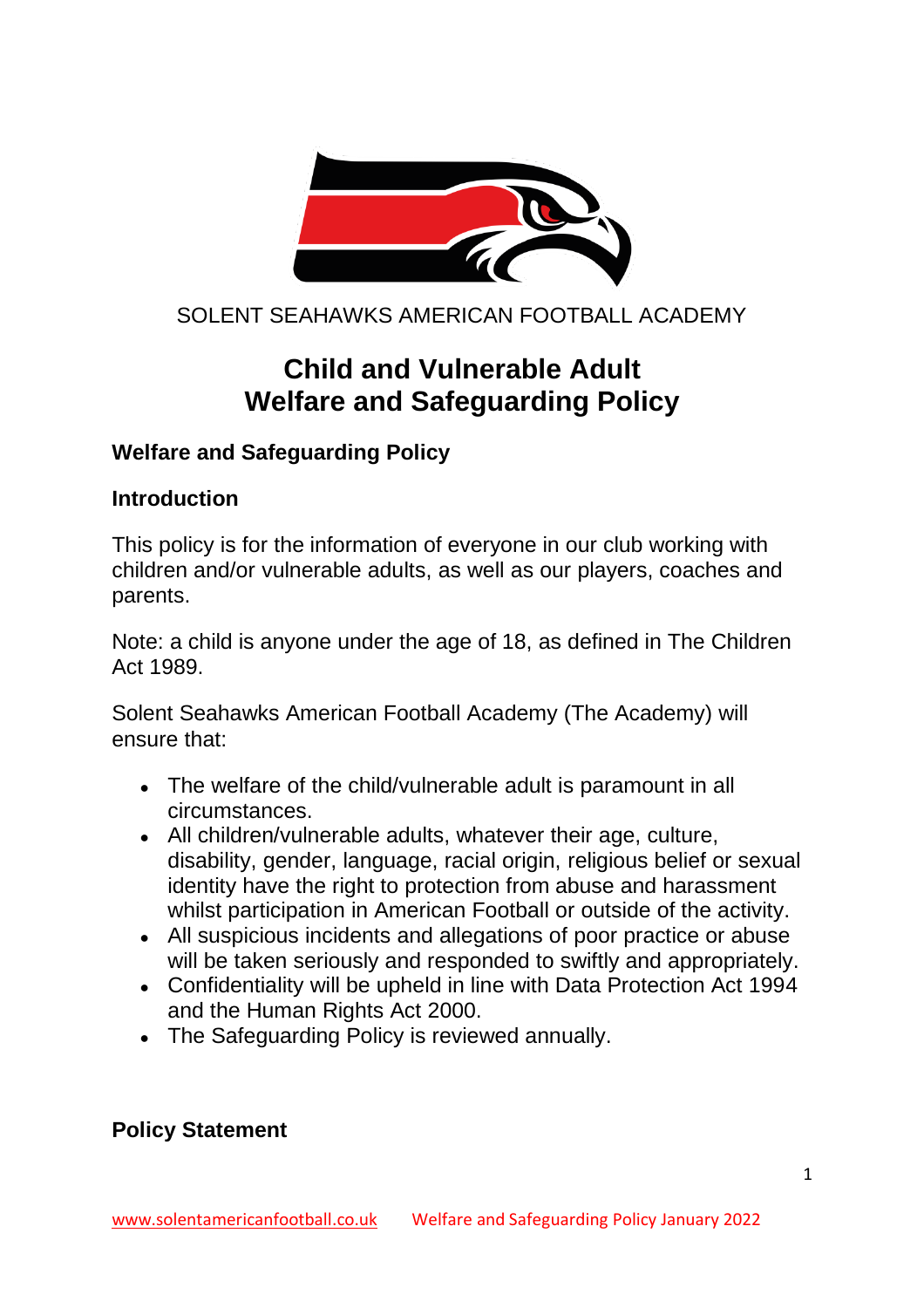The Academy has a duty of care to safeguard all children/vulnerable adults involved in the organisation from harm. All children/vulnerable adults have a right to protection, and the needs of disabled children/adults and others who may be particularly vulnerable must be taken into account.

The academy has a moral and legal obligation to ensure that, when given responsibility for young people, coaches, volunteers and officials provide them with the highest possible standard of care. The Academy will maintain the professionalism and safeguards of good practice that are associated with the game.

The academy aims to ensure that all children and/or vulnerable adults regardless of age, gender, religion or beliefs, ethnicity, disability, sexual orientation or socio-economic background have a positive and enjoyable experience of sport at the Solent Seahawks in a safe and child friendly environment.

### **Policy Aims**

The aim of the Academy's Safeguarding Policy is to:

- Provide the children/vulnerable adults with appropriate safety and protection whilst partaking in Academy activities.
- Provide a framework to allow coaches and volunteers to make informed choices when dealing with child/vulnerable adult protection issues.

#### **Club Best Practice**

We operate and use the following good practice throughout the club.

#### **Recruitment of coaches and volunteers**

- All coaches and volunteers who have contact with players in teams with young people under the age of 18 must undertake a Disclosure and Barring Service (DBS) check (formerly a CRB check) to ensure they don't have a history of harmful behaviour.
- All coaches ensure that they are registered and insured with the British American Football Association to undertake training sessions.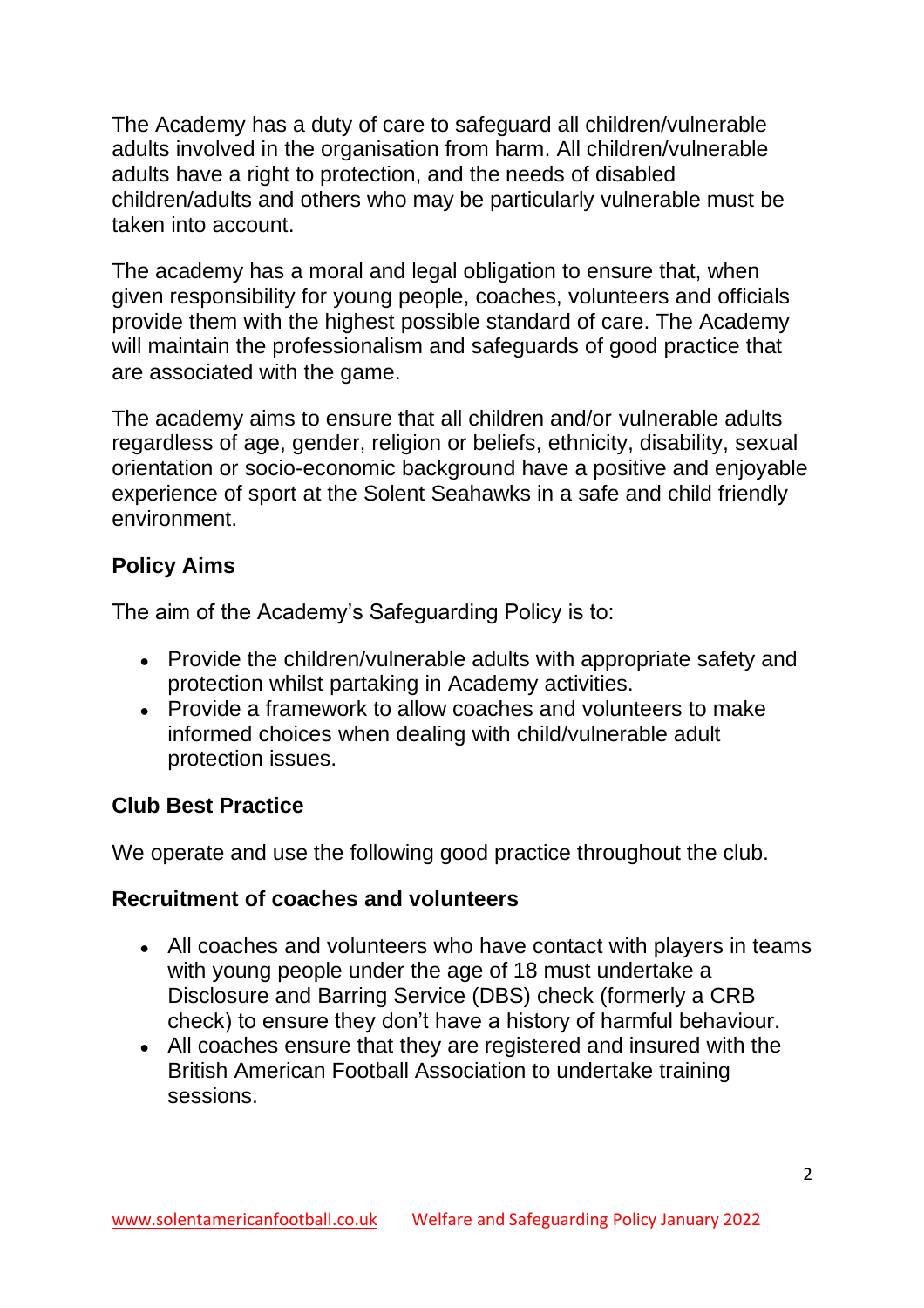All members of the Academy should demonstrate the highest possible behaviour standards. The following are common sense examples of how to create a positive culture and climate within American Football:

- Always work in a publicly open environment. Avoid being in private/unobserved situations with a child/vulnerable adult.
- Encourage an open environment (e.g. no secrets)
- Ensure that at least one other adult is present during training sessions.
- Situations may occur when in order to teach or coach certain techniques it is necessary to make contact with a player. In such instances the following must apply:
	- The players and parents must be made aware of the context in which this may happen when joining the Club / activity.
	- Physical contact should only be used when there is no other alternative of coaching a technique, or in an emergency.
	- Avoid inappropriate or unnecessary contact.
- If groups have to be supervised in the changing rooms ensure that the adults work in pairs, and that gender is appropriate.
- If a team includes mixed ages, i.e. the junior squad which includes over 18s, ensure that no over 18s team members are in the changing rooms when under 18s are present without an accompanying club official or coach.
- Ensure that if mixed teams are taken away, male and female adult members accompany them.
- Keep a written record of any injury that occurs, along with the details of any treatment given.
- Place the welfare of each person before winning or achieving goals.
- Only work within the limitations of your knowledge and qualifications.
- Keep up to date with knowledge and technical skills.
- Recognise the developmental needs and capacity of children/vulnerable adults, avoiding excessive training or competition and not push them against their will.
- Give enthusiastic and constructive feedback; avoid negative criticism.
- Build balanced relationships based on trust empowering children/vulnerable adults or vulnerable adults to share in the decision making process
- Behave in an exemplary manner; be an excellent role model.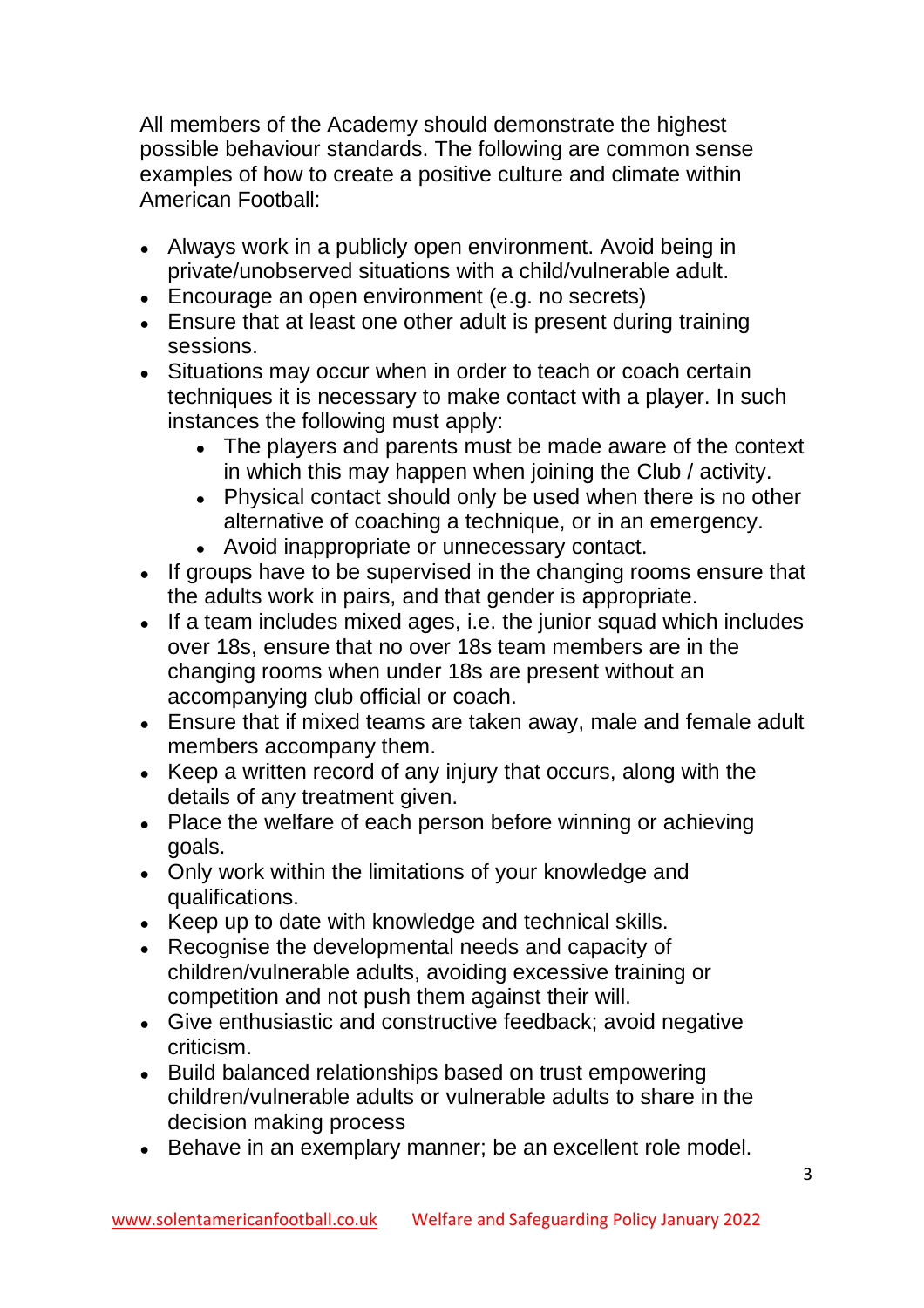- Make sport fun and enjoyable and encourage fair play, and never condone the use of prohibited substances.
- Team communications by emails or texts must be in a group format.

Emails should be addressed to another coach and all team members only by bcc. Parental/guardian permission must be obtained for you to communicate with their under 18s in this manner.

- Teams may have a closed social media site but parental permission must be obtained to communicate with children/vulnerable adults in this manner and if parent/guardian wishes to also have access this permission must be given.
- Coaches and Welfare Officers should attend the Safeguarding & Protection Children/vulnerable adults Course.

## **Practises to be avoided**

The following should be avoided *except in emergencies.* If the cases arise where these situations are unavoidable they should only occur with the full knowledge and consent of the NGB's or Club's head official or Welfare Officer or the child/vulnerable adult's parent/guardian:

- Avoid spending excessive amounts of time alone with a child/vulnerable adult away from others.
- Avoid taking children/vulnerable adults on a car journey where you will be alone with them.
- Avoid having 'favourites' this could lead to resentment and jealousy by other people and may lead to false allegations.
- Avoid, where possible, doing things of a personal nature for young people that they can do for themselves unless you have been requested to do so by their parents.

**Please note:** It may sometimes be necessary to do things of a personal nature for some people, particularly if they are young or have a disability. Such tasks should only be carried out with the full understanding and consent of the person and where possible their parents / guardians. There is a need to be responsive to a person's reactions. If a person is fully dependent on you, talk with them about what you are doing and give choices where possible. This is particularly so if you are involved in any dressing or undressing of outer clothing, or where there is physical contact, lifting or assisting a child/vulnerable adult to carry out particular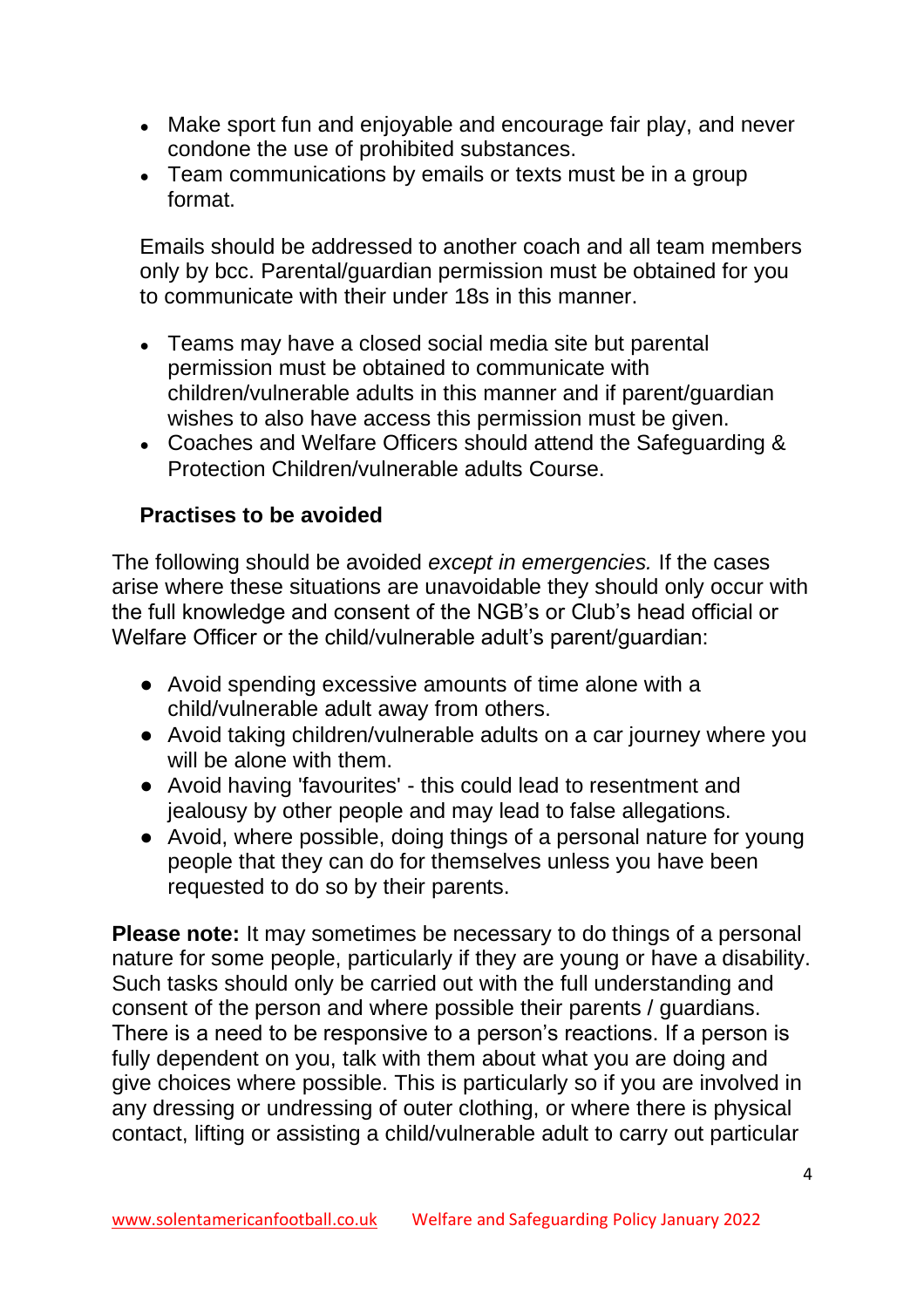activities. Never take on the responsibility for tasks for which you are not appropriately trained.

#### **Practises never to be sanctioned**

The following should never be sanctioned. The academy will never:

- Take a child/vulnerable adult to your home or secluded places where you will be alone with them.
- Have one to one friendship/communication on any social media including text and email messages
- Engage in rough, physical or sexually provocative games such as horseplay.
- Have adults participate in any games or training sessions with young people. If there is a need for an adult to facilitate learning through the use of coaching aids it should be done with the utmost care, with due regards given to the safety and well-being of the young participants.
- Share a room with a child/vulnerable adult or invite or allow children/vulnerable adults to stay with you at your home unsupervised.
- Allow or engage in any form of inappropriate touching.
- Make sexually suggestive comments to people, even in fun.
- Use inappropriate language, or allow inappropriate language to go unchallenged.
- Allow allegations made by a child/vulnerable adult to go unchallenged, unrecorded, or not acted upon.
- Depart premises until all child/vulnerable adult have been dispersed safely.
- Resort to bully tactics or verbal abuse.
- Cause a child/vulnerable adult to lose self-esteem.
- Allow the use of alcohol or illegal substances.

If any of the following incidents occur it should be reported immediately to the club welfare officer and if appropriate another colleague and a written record made. The parents of the child/vulnerable adult must also be informed if:

- If a child/vulnerable adult is accidentally injured.
- A child/vulnerable adult appears in distress.
- A child/vulnerable adult misunderstands or misinterprets something you have done.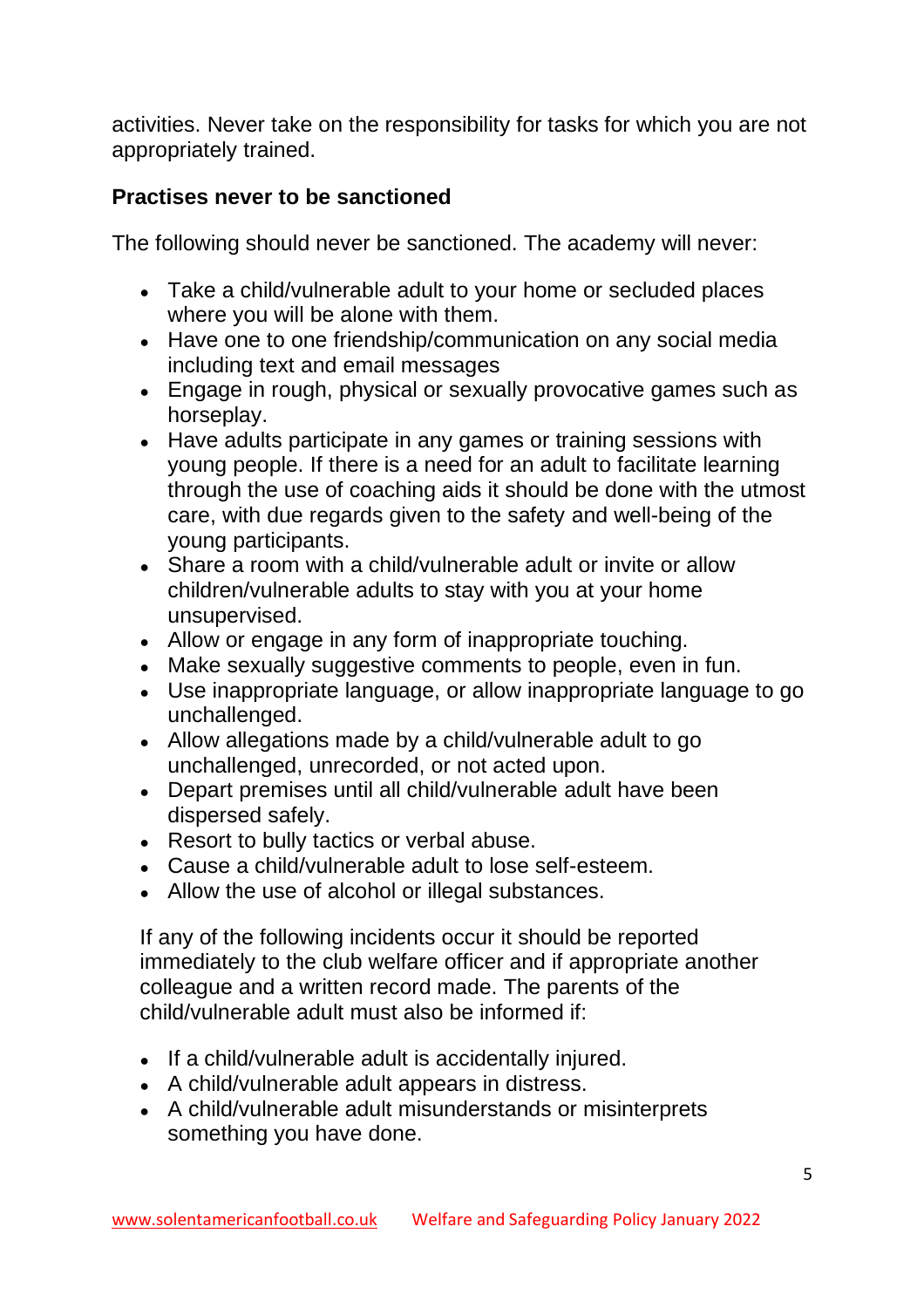• Any other incident that you are not comfortable with.

The contact details for the club welfare officer are Becky Birks email: [ssa.welfare@gmail.com](mailto:ssa.welfare@gmail.com) mobile: 07817412220

## **Photography**

There is evidence that some people have used sporting events as an opportunity to take inappropriate photographs or film footage of young people, including the use of mobile phones. While this might be rare in American Football, the sport does take place in an open environment; care should be taken to ensure that any such risk to young people is as small as possible. The following will help reduce any potential risk.

- All children featured in recordings must be appropriately dressed.
- The photograph should focus on the activity.
- Where possible images of children should be recorded in small groups.
- Ensure that images of a child, who is under a court order, are not recorded or published.
- Any instances of the use of inappropriate images should be reported to the Club Welfare Officer first, The BAFA Safeguarding Officer, the NSPCC Helpline or the Internet Watch Foundation (IWF).
- Clubs should still be allowed to use video equipment as a legitimate coaching aid. The child and their parents should be aware that this is part of the coaching programme. Care should be taken in the storing of such film, and film should be disposed of when no longer in use.
- Photographs may be taken by or on behalf of the club or other British American Football organisations for use in publicity on the internet or in the press. In all cases the club will ensure that the name and photograph of any child never appear together in such a way that the child may be identified.
- Seek parental permission to use an image of a child. A Parental Consent Form is the best way of achieving this and should be done at the beginning of the season.

The Academy is vigilant in this area, and any concerns raised by a child's parent/guardian, coach or other club official will be dealt with efficiently and appropriately.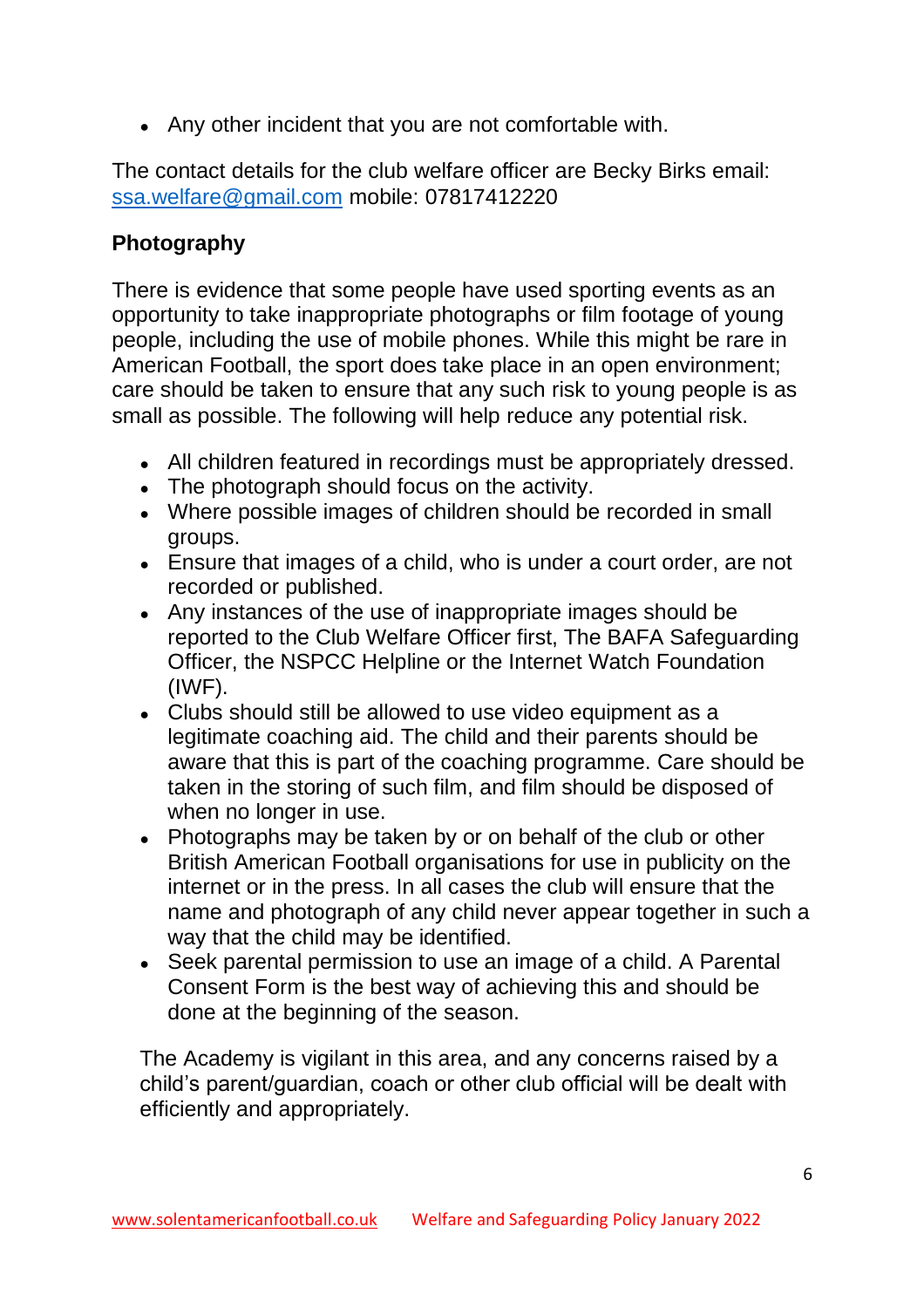## **Responding to allegations or suspicions**

It is not the responsibility of anyone at the Academy to decide whether or not child/vulnerable adult abuse has taken place. However there is a responsibility to act on any concerns by reporting these to the appropriate officer or the appropriate authorities.

The Academy will assure all staff/volunteers that it will fully support and protect anyone, who in good faith reports his or her concern that a colleague is, or may be, abusing a child/vulnerable adult.

Where there is a complaint against a member of staff there may be three types of investigation:

- A criminal investigation
- A child protection investigation
- A disciplinary or misconduct investigation.

The results of the police and child protection investigation may well influence and inform the disciplinary investigation, but all available information will be used to reach a decision.

Should anyone involved consider the Academy or Welfare Officer to have acting inappropriately or incompetently following an investigation, the matter should be reported to the BAFANL Welfare Officer who will decide how to deal with the allegation.

#### **Sharing concerns with Parents/Guardians**

There is always a commitment to work in partnership with parents where there are concerns about their child/vulnerable adult. Therefore, in most circumstances, not involving the abuse of a person, it would be important to talk to parents to clarify any initial concerns. For example if a person seemed withdrawn, there may be a reasonable explanation. The person may have experienced an upset in the family, such as a parental separation, divorce or bereavement. Common sense is advised in these situations. However advice should be sought from the Club Welfare Officer or BAFA Safeguarding Officer if there is any uncertainty about the appropriate course of action.

7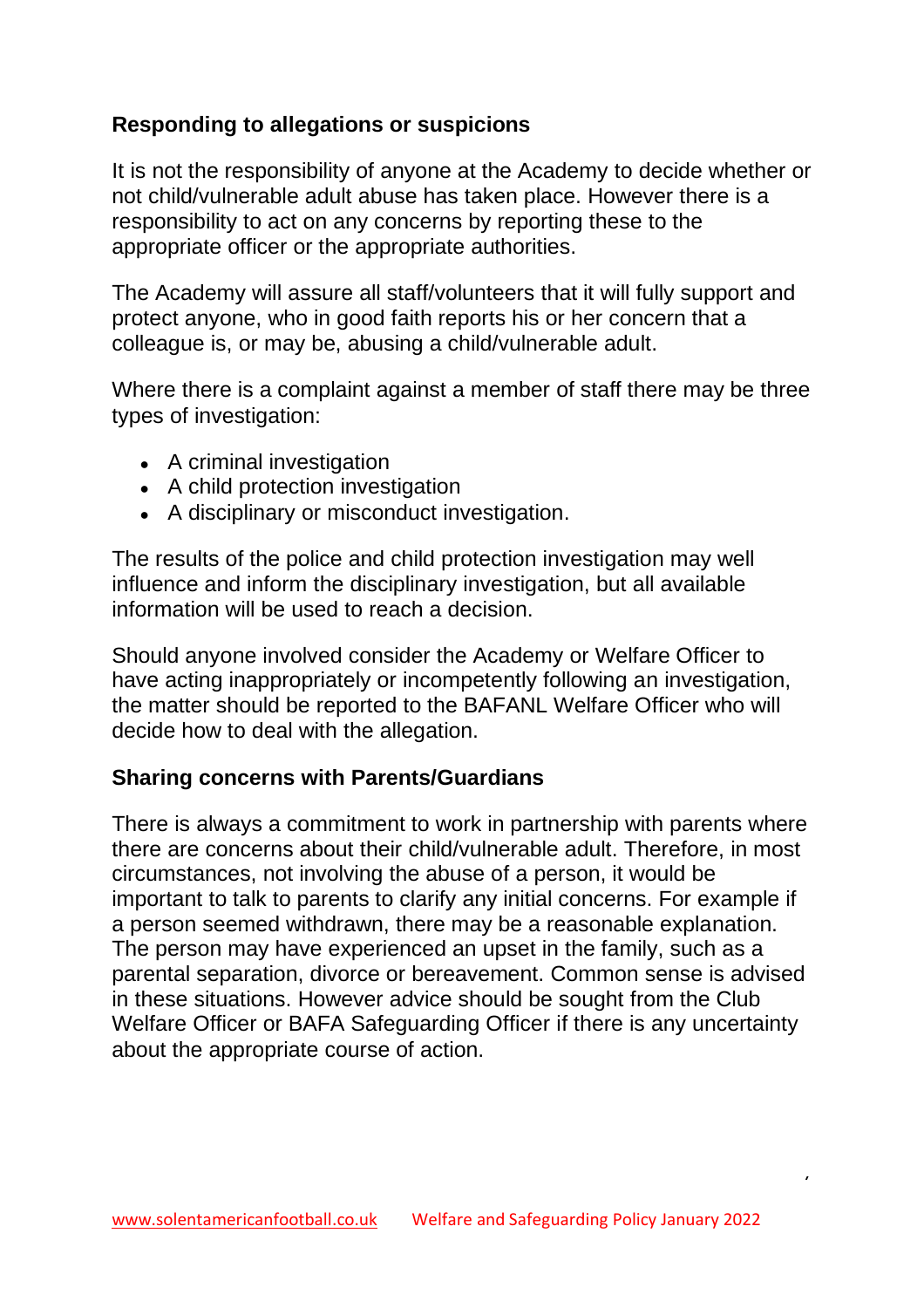# **Confidentiality**

Every effort will be made to ensure confidentiality is maintained. Information will be handled and disseminated on a need to know basis only. This includes:

- BAFA Safeguarding Officer
- The Club Welfare Officer
- The parent / carer / other of the person who is alleged to have been abused
- The person making the allegation
- Social Services/Police
- $\bullet$  The alleged abuser (and parents if the abuser is a child)

Information will be stored in a secured place with limited access to designated people, in line with data protection laws.

# **Bullying**

Bullying of any kind is unacceptable. We adopt an anti-bullying policy at the academy and ensure that everyone understands that bullying will not be tolerated in any form.

It is important for all to recognise that this form of abuse is not just perpetrated by adults, but the abuser can often be another child/vulnerable adult. Bullying is not easy to define, as it takes many forms and is usually repeated over a period of time. The actions of a bully arise out of a wish to deliberately hurt, threaten, or frighten another.

The Academy is prepared to:

- Take the problem seriously;
- Investigate any incidents;
- Talk to the bullies and victims separately;
- Decide on appropriate action.

Any signs of bullying, any incidents of bullying, should be reported to the designated Club Welfare Officer. Becky Birks email: [ssa.welfare@gmail.com](mailto:ssa.welfare@gmail.com)